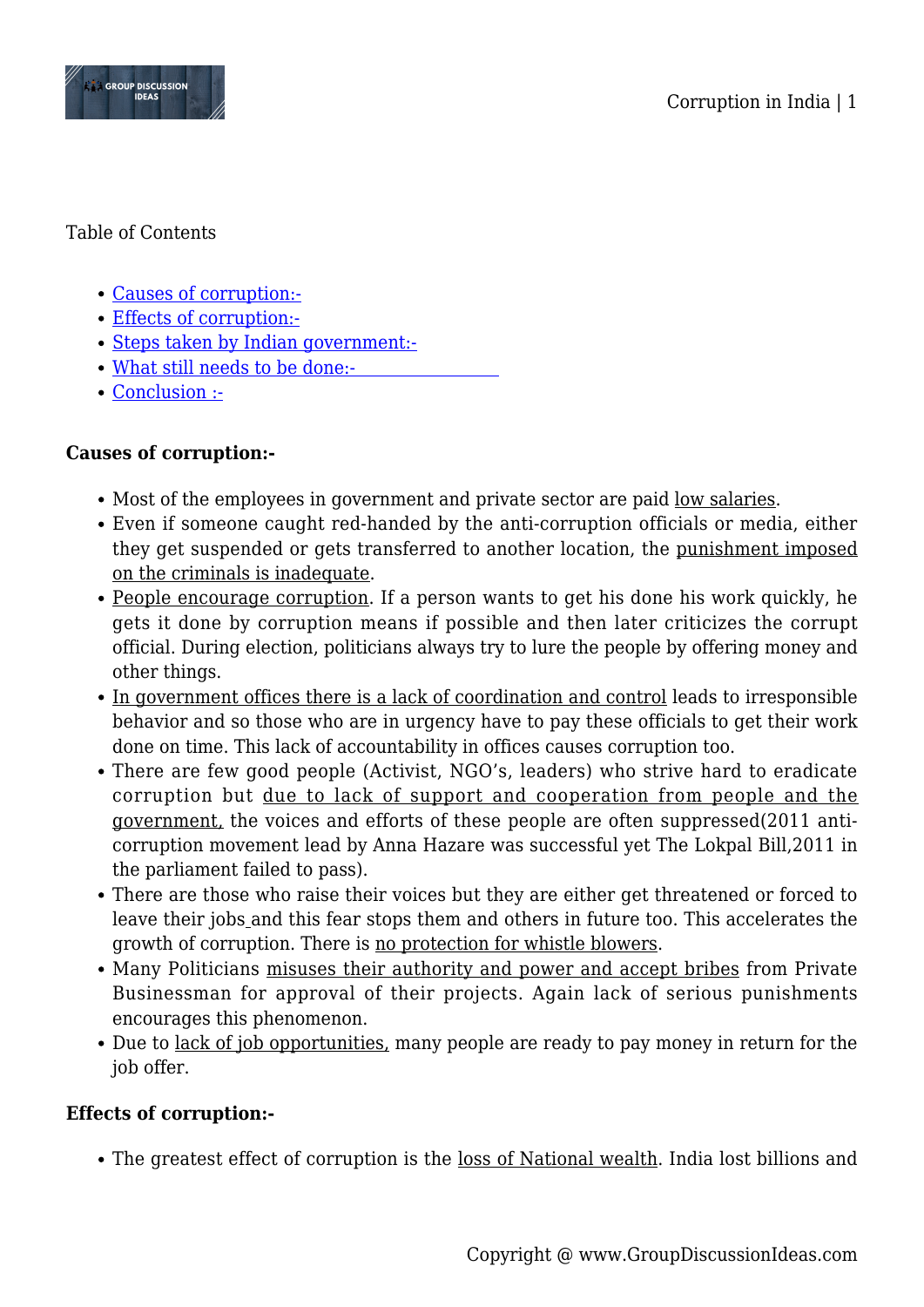

billions of rupees in various scam like Jeep Deal, 2G spectrums, Indian Cal Allocation Scam and many more.

- Corruption is the only hindrance in the way towards development. Many development projects are taking more time for their completion as these officials stretch these projects seeking more and more money from government which eventually ends in their pockets.
- Due to corruption, India is behind other countries in fields of Defense, Research etc. Government is providing all the facilities but they are not reaching them.
- Corruption is also the main cause of Poverty as Rich are getting richer & poor are getting poorer. Not all the packages, compensation announced by government reach the minorities and backward communities.
- Incapable candidates are selected for higher posts. Authority and powers are in wrong hands as these candidates lack leadership and management qualities.
- Lots of new talents gets wasted every year as they didn't get the opportunities to prove themselves which eventually is a loss if India.
- The recent increase in the crime rates are due to corruption in Police administration. When officers engaged with corrupt activist, they let go culprits with minor charges. Corruption give rise to Injustice and Injustice give rise to crimes and anti-social activism.
- The injustice resulting from Corruption <u>forces many to commit suicides</u> as in case of farmers as many didn't get the Schemes and Packages announced by Government for their aid.
- Few people are taking revenge thereby victim becomes the culprit. This is mainly because of our corrupted and weak judicial system. It corrodes the healthy social fabric of nation.

## **Steps taken by Indian government:-**

- The biggest step is <u>demonetization</u> i.e. banning 500 and 1000 rs notes which is the route of all evil, be it Corruption, Black Money, Terrorism.
- Under "Right to Information Act (RTI)", citizens can now ask government about how out ta money is spent.
- With "Jan Dhan yojana" & "Direct Benefit Transfer" schemes, bank accounts of millions of people were opened so that they can get subsidies and benefits directly into their account.
- E-Auctions for spectrums and natural resources is a good step towards a corruptionless India.
- Government is focusing more on Digitizing, which will lead to more transparency in